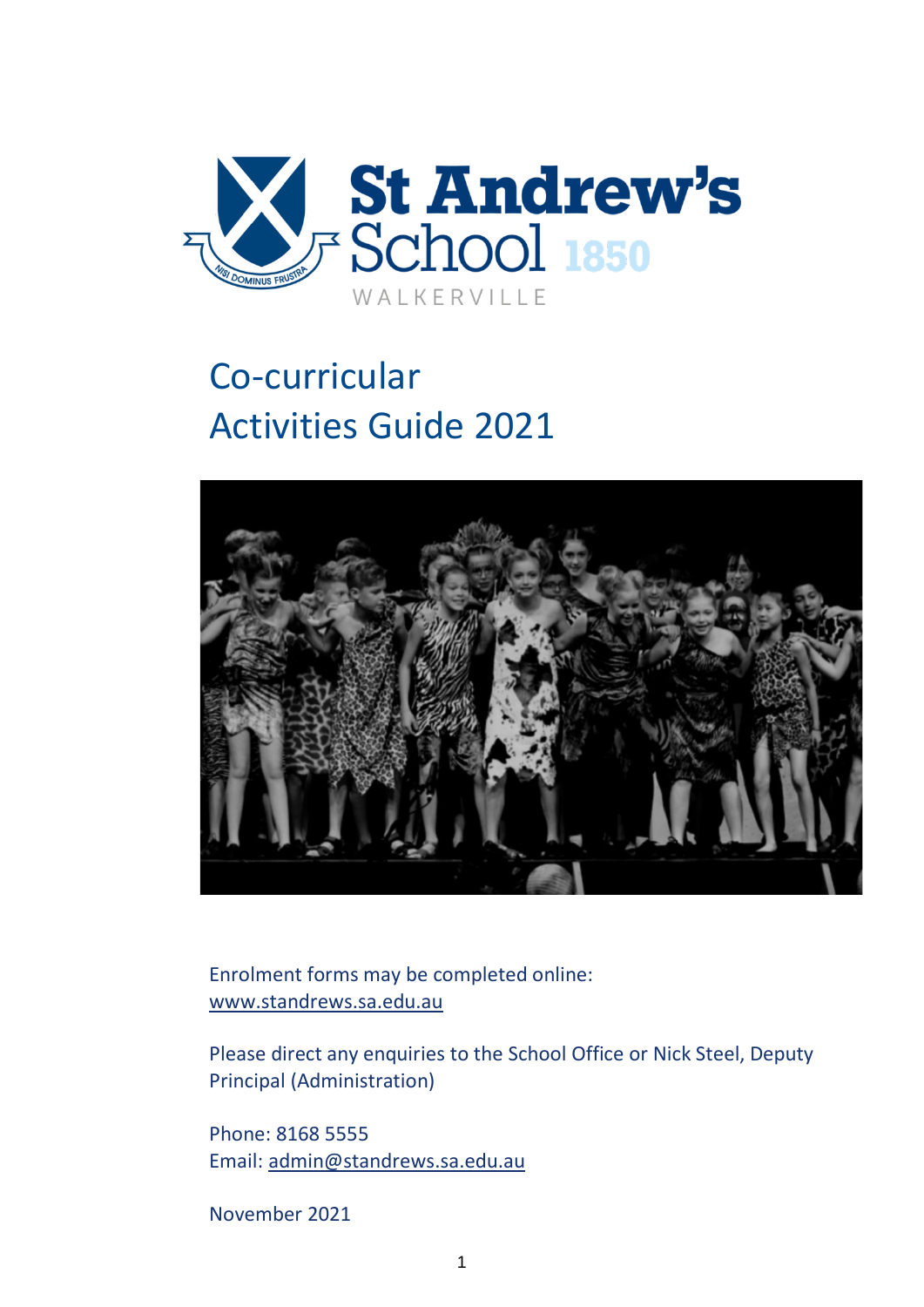# **CO-CURRICULAR ACTIVITIES TERM 1 2021**

*This information is provided as a guide and is subject to change depending on enrolments and unforeseen circumstances.*

|                    | <b>MONDAY</b>                             |            | <b>TUESDAY</b>                                             |            | <b>WEDNESDAY</b>                      |                | <b>THURSDAY</b>                                            |                        | <b>FRIDAY</b>                                  |            |
|--------------------|-------------------------------------------|------------|------------------------------------------------------------|------------|---------------------------------------|----------------|------------------------------------------------------------|------------------------|------------------------------------------------|------------|
|                    |                                           |            |                                                            |            | Stage Band                            | B              | Intermediate<br><b>Concert Band</b>                        | B                      |                                                |            |
| 7:50am             | Senior Concert Choir                      | <b>SH</b>  | <b>Senior String</b><br>Orchestra                          | <b>SR</b>  | Handbell<br>Ensemble                  | G <sub>1</sub> | <b>Senior Flute</b><br>Ensemble                            | <b>UPC</b>             | Intermediate<br>String Orchestra               | <b>SR</b>  |
|                    | (8am) Beginner<br><b>String Orchestra</b> | <b>SR</b>  | <b>Junior Concert</b><br><b>Band</b>                       | B          | Y3 String Program<br>Ensemble         | <b>SR</b>      | Junior String<br>Orchestra                                 | <b>SR</b>              | Senior Concert<br>Band                         | B          |
| 8:00am             | Tennis (Y1-7)                             | <b>JPC</b> | Tennis (Y1-7)                                              | <b>JPC</b> | Tennis (Y1-7)                         | <b>JPC</b>     | Tennis (Y1-7)                                              | <b>JPC</b>             | Tennis (Y1-7)                                  | <b>JPC</b> |
|                    | Tennis (Y1-7)                             | <b>JPC</b> | Tennis (Y1-7)                                              | <b>JPC</b> | Tennis (Y1-7)                         | <b>JPC</b>     | Tennis (Y1-7)                                              | <b>JPC</b>             | Tennis (Y1-7)                                  | <b>JPC</b> |
|                    |                                           |            |                                                            |            | <b>Guitar Band</b>                    | B              |                                                            |                        |                                                |            |
|                    |                                           |            | <b>Guitar Ensemble</b>                                     | <b>SR</b>  |                                       |                | Cello Ensemble                                             | <b>SR</b>              |                                                |            |
|                    |                                           |            | Junior Clarinet<br>Ensemble                                | <b>UPC</b> | Junior Flute<br>Ensemble<br><b>SR</b> |                |                                                            | Percussion<br>Ensemble | B                                              |            |
| Lunchtime          | <b>Senior Vocals</b>                      | <b>UPC</b> |                                                            |            |                                       |                | <b>Senior Clarinet</b>                                     | <b>UPC</b>             |                                                |            |
|                    |                                           |            |                                                            |            |                                       |                | Ensemble                                                   |                        |                                                |            |
|                    |                                           |            | <b>Mixed Volleyball</b><br>$(Y5-7)$                        | G          | Junior Saxophone<br>Ensemble          | <b>UPC</b>     | <b>Rock Bands</b>                                          | B                      | Senior<br>Saxophone<br>Ensemble                | <b>SR</b>  |
|                    | <b>Boys A/B Cricket</b><br>$(Y4-7)$       | G          |                                                            |            | Mixed A1/A2<br>Tennis (Y5-7)          | <b>JPC</b>     | <b>Boys C Tennis</b><br>$(Y3-7)$                           | <b>JPC</b>             | <b>Boys &amp; Girls Sport</b>                  |            |
| 3:30 <sub>pm</sub> | <b>T-Ball (Y4-5)</b>                      | $\circ$    |                                                            |            | <b>Boys B Tennis</b><br>$(Y5-6)$      | <b>JPC</b>     |                                                            |                        | Matches as scheduled<br>plus Saturday mornings |            |
|                    | Girls Tennis (Y3-4)                       | <b>JPC</b> |                                                            |            | <b>T-Ball (Y4-5)</b>                  | $\Omega$       |                                                            |                        | $(Y3-7)$                                       |            |
|                    | Girls Tennis (Y5-6)                       | <b>JPC</b> |                                                            |            |                                       |                |                                                            |                        |                                                |            |
|                    | Art $(R-Y2)$                              | <b>JPA</b> | Greek (R-4)                                                | H          | Art (Y3-7)                            | <b>UPA</b>     | <b>Classical Dance</b><br>(R-Y7) Lessons<br>during the day | D                      | Art $(R-Y2)$                                   | <b>UPA</b> |
|                    | ICT Club (Y3-7)                           | <b>LY</b>  | <b>Gymnastics</b><br>$(Y4-7)$                              | G          | Art $(R-Y2)$                          | <b>JPA</b>     | Mind Lab (Y5-7)                                            | <b>UPC</b>             | Gymnastics<br>$(Y2-3)$                         | G          |
| 3:45 <sub>pm</sub> | <b>Thought Sports</b><br>$(Y5-7)$         | <b>UPC</b> | <b>Classical Dance</b><br>(R-Y7) Lessons<br>during the day | D          | ICT Club (Y3-7)                       | <b>LY</b>      | Drama Club (Y5-7)                                          | <b>SH</b>              |                                                |            |
|                    | <b>Chinese Club</b><br>$(Y1-4)$           | <b>UPC</b> |                                                            |            | Hindi Club (Y1-7)                     | <b>UPC</b>     | Gymnastics (R-Y1)                                          | G                      |                                                |            |
|                    |                                           |            |                                                            |            |                                       |                | <b>Modern Dance</b><br>$(Y3-7)$                            | D                      |                                                |            |

*\*\*\* Instrumental lessons (including voice)* 

*are held in various tuition rooms during the school day on a rotating basis.*

B Band Room (Performing Arts

- Centre)<br>LY
- LY Library<br>D Dance
- Dance Studio
- E1 Ensemble Room 1<br>E3 Ensemble Room 3
- E3 Ensemble Room 3<br>G Gymnasium
- G Gymnasium<br>G1 Upstairs in G
- Upstairs in Gymnasium

- H Habich Building
- JPA Junior Primary Art Room<br>JPC Junior Primary Courts
	- Junior Primary Courts
- M Music Classroom
- 
- O School Oval (Fuller Street)<br>P Performing Arts Centre P Performing Arts Centre<br>SH School Hall
- School Hall

Co-curricular Activities (fees apply) Music Ensembles (no charge) Sports Practices (no charge)

SR Strings Room (Performing Arts Centre)

- UPC Upper Primary Classroom<br>UPA Upper Primary Art Room Upper Primary Art Room
- 
- UPL Upper Primary LOTE Room<br>WO Walkerville Oval or Courts
- WO Walkerville Oval or Courts<br>WR Wellbeing Room Wellbeing Room
-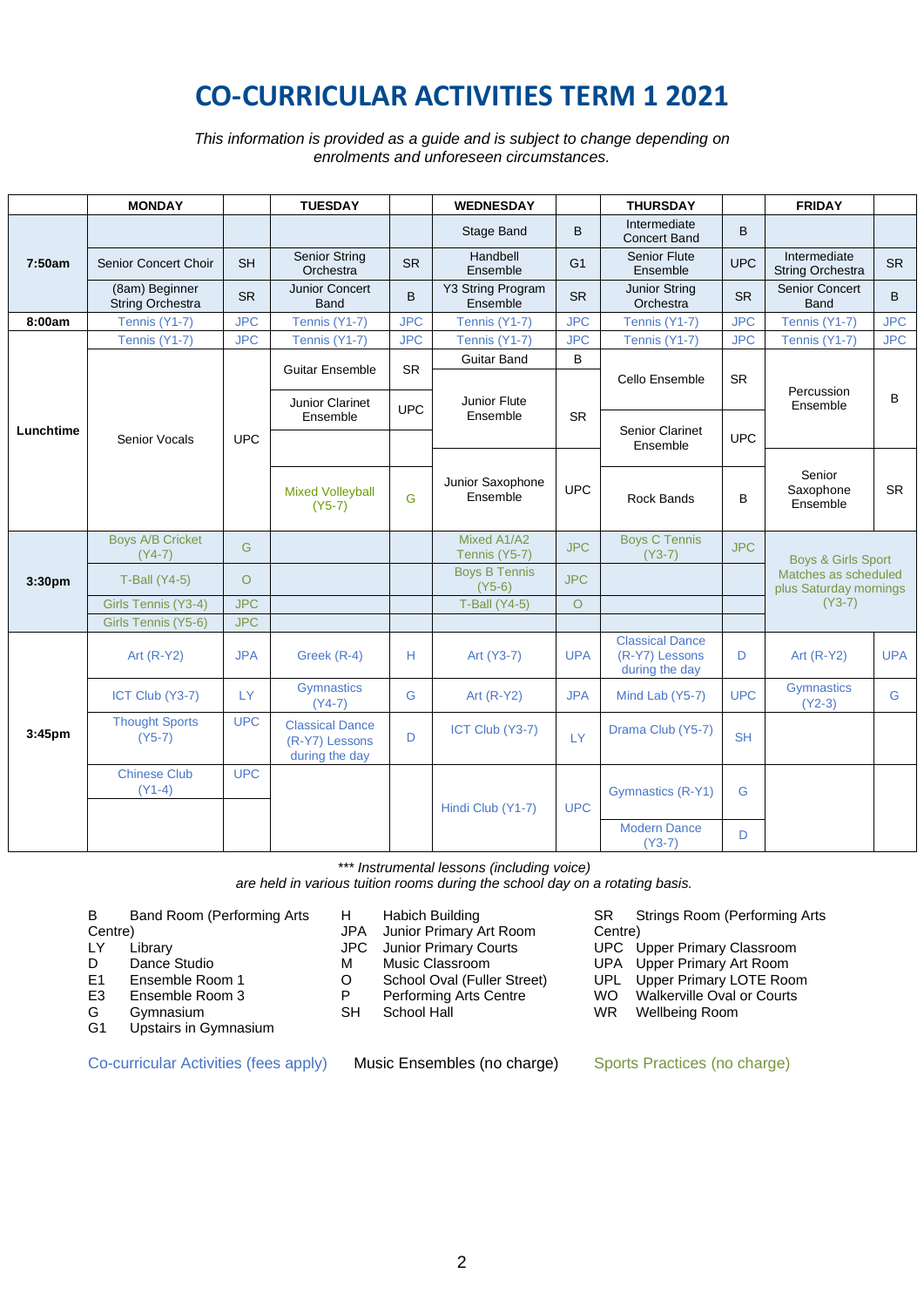# **ST ANDREW'S CO-CURRICULAR PROGRAM – AN OVERVIEW**

The co-curricular program at St Andrew's School is an important component of the total educational experience for all students and is designed to complement the core curriculum by offering a choice of extension and enrichment activities. Achieving personalised education is about offering a wide range of educational programs and providing opportunities for students to take a course of study that suits their needs and interests.

Co-curricular programs are an ideal opportunity for students to exercise choice to construct a range of activities which best suit their needs and provide breadth, balance and depth of learning experiences beyond the regular curriculum.

The co-curricular program offers convenience for busy families and quality consistent with learning experiences at St Andrew's.

The structure of the co-curricular program and details related to all activities are included in this guide. This information has been provided to assist families choose activities that suit the needs of their children and blend with time constraints of busy families.

This guide is an important source of information and has been compiled to help you plan your child's co-curricular activities. Additional information can be obtained by contacting the Deputy Principal via the School Office.

Please consider the number of co-curricular activities your child in enrolled in. The school recommends no more than four.

## **INDEX**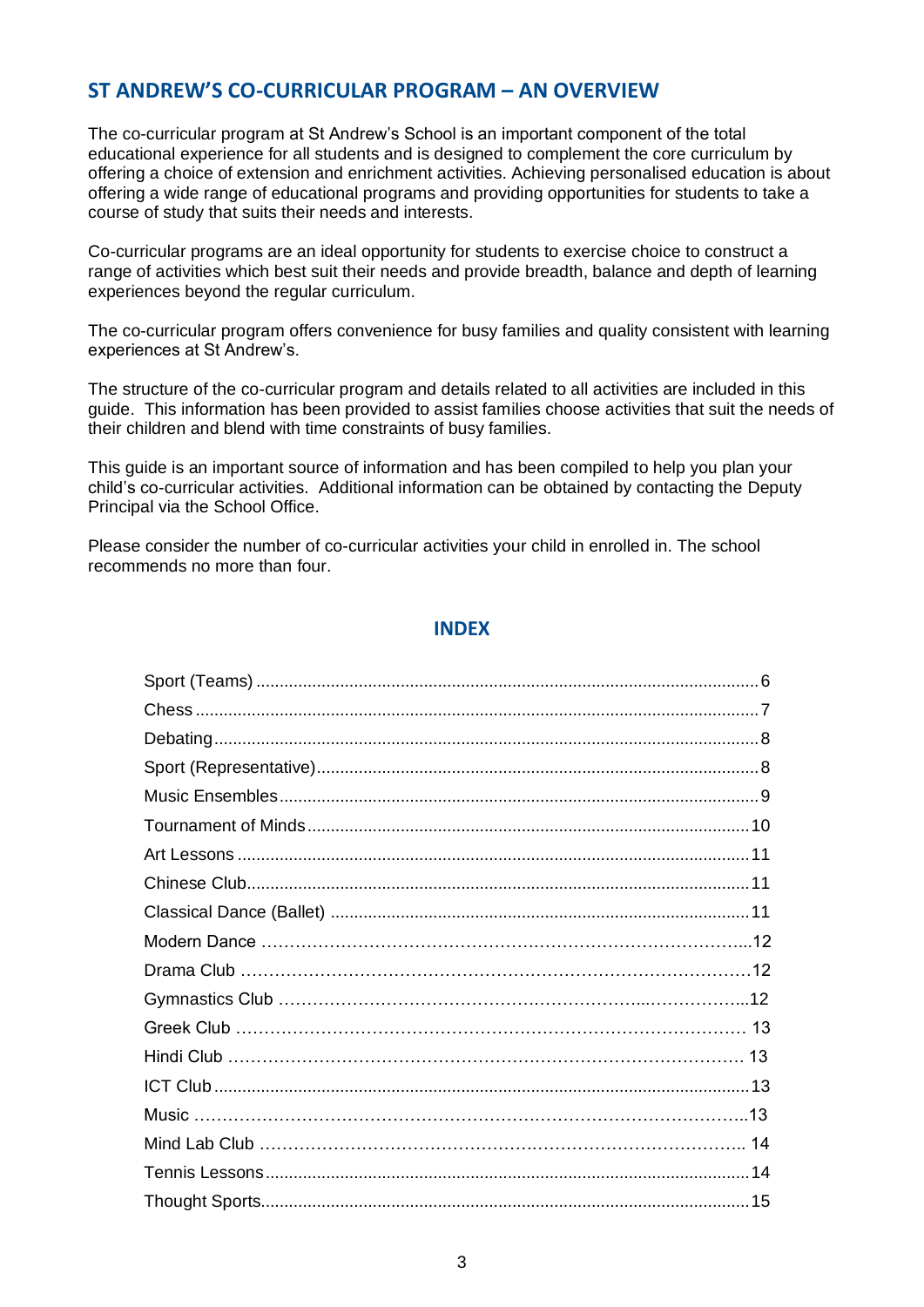#### **HOW TO USE THIS GUIDE**

This guide is designed to provide the necessary information for you to select co-curricular activities for your child and to provide details of all programs including the anticipated lesson, match and practice times.

Once you have reviewed the guide and compiled a schedule of activities please nominate and enrol via the relevant online forms. A summary of enrolment forms has been provided below;

| <b>Activity</b>                | <b>Year Levels</b> | <b>Form</b>                           |
|--------------------------------|--------------------|---------------------------------------|
| <b>Co-curricular Electives</b> | R-7                | Co-curricular Elective Enrolment Form |
| Music lessons                  | $R - 7$            | Music Enrolment Form                  |
| Sport Teams - Boys             | $3 - 7$            | <b>Boys Sport Enrolment Form</b>      |
| Sport Teams - Girls            | $3 - 7$            | <b>Girls Sport Enrolment Form</b>     |

Please note:

- Nomination forms for Chess and Debating will be distributed in Term 1.
- All programs are offered on the basis of sufficient enrolments.
- Limited enrolments exist for some programs. Please return your enrolment forms as soon as possible.
- Session times may change due to factors related to tutor/coach or venue availability
- By nominating for any team, commitment for the whole season is assumed. This means attending all practices and matches as required. Withdrawing from a team often affects the participation opportunities for students at St Andrew's and other schools.
- Enrolment in co-curricular electives is for the current calendar year. Enrolments do not automatically continue beyond the current year; you must re-enrol.
- You may withdraw from co-curricular electives by providing written notice by the end of Week 8 of the current term.
- Music enrolment withdrawals are only accepted by providing written notice by the end of Week 8 in Terms 2 and 4 as there is a minimum full semester enrolment.
- The activity schedule on the previous page has been constructed to maximise the opportunities for participation in the co-curricular program. If you are having difficulty scheduling activities please contact Nick Steel, Deputy Principal (Administration).

#### **PROGRAM STRUCTURE**

The co-curricular program is divided into three main sections as follows;

#### **Teams**

- These are activities open to all students in the relevant year levels.
- Students have the opportunity to participate in regular competition against other independent schools.
- Practice opportunities are scheduled and conducted by teaching staff and specialist coaches.
- Selection policies are inclusive.
- Optional team participation is included within the regular school fee structure.

#### **Representatives**

- Students are selected for these teams or ensembles following qualifying competitions or auditions.
- These activities provide opportunities for students with abilities and potential for excellence in the activity.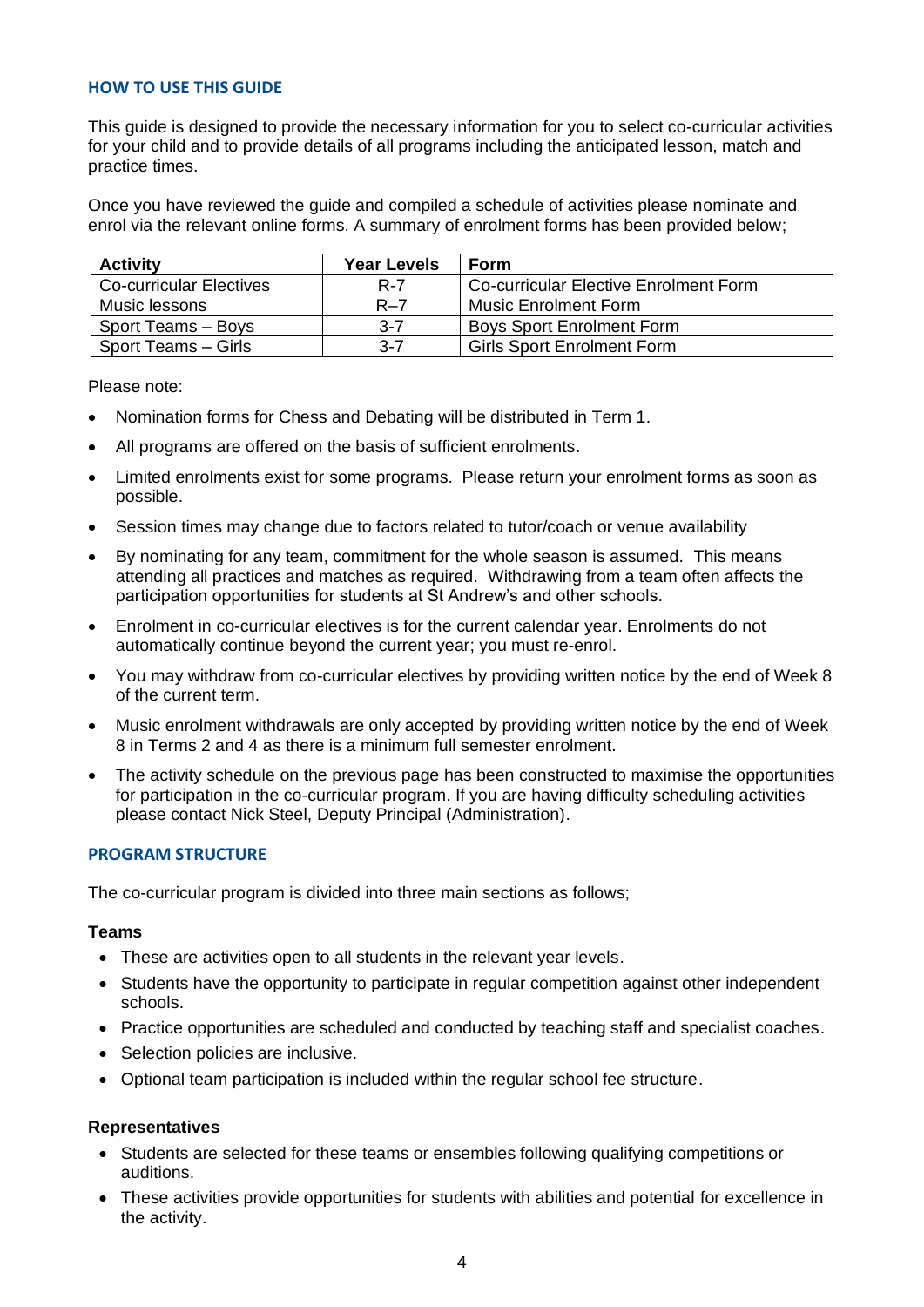- Competition or performance opportunities are available at regional or state level.
- Practice opportunities are scheduled and conducted by teaching staff, specialist coaches and tutors.
- Team or ensemble participation is included within the regular school fee structure.

# **Electives**

- Students may elect to participate in a wide range of additional activities provided the relevant program is offered to their year level.
- Session times are scheduled or flexible depending on the activity.
- Sessions are conducted by teaching staff, specialist coaches and tutors.
- Activities are offered on a user-pays basis.

The co-curricular program can be represented as follows:

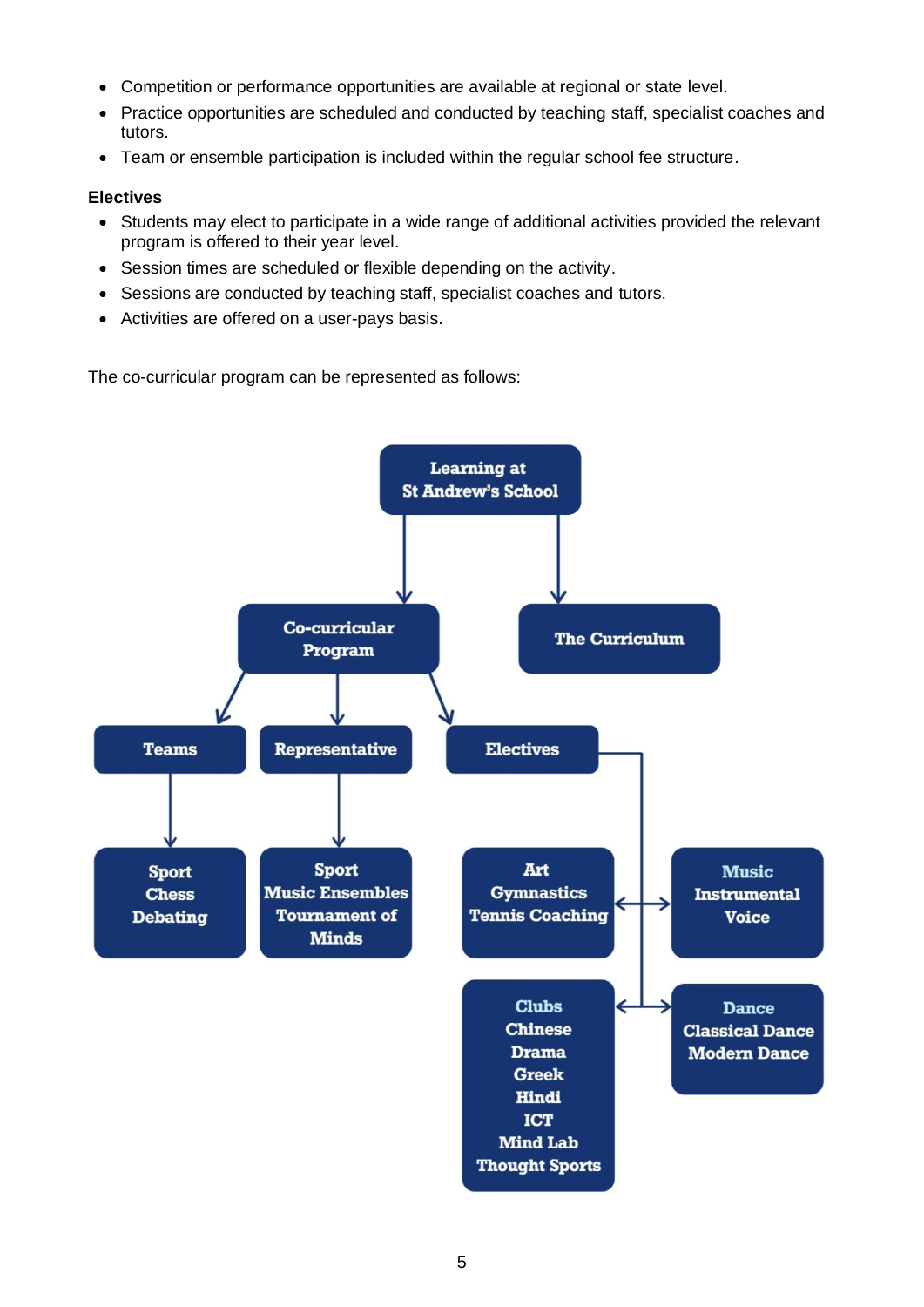#### **OVERVIEW**

Co-curricular Electives are offered on a full year enrolment basis. You may withdraw by notifying the School as detailed below under 'Discontinuing lessons.'

Please note that Drama and Mind Lab is only offered in Term 1 and Thought Sports in Terms 1 and 2.

**Note:** Students in Year 3 – Year 7 should consider their sports practice and match schedule when selecting sessions. This information is listed on the back of the *Sport Nomination Forms*. Enrolling in instrumental and voice music lessons may be done by completing a music enrolment form.

Program descriptions are listed in the *Co-curricular Activities Guide* on the School's website. Hard copies of this document are available from the School Office. Programs offered are subject to sufficient enrolments and tutor availability.

**Discontinuing lessons**: The School must be notified of any changes to enrolments in cocurricular activities for the following term by the end of Week 8 of the prior term. The applicable fee for a full term will be payable if such notice is not given. This policy is required to ensure the School can continue to employ and retain skilled teachers.

*Please note that Instrumental Music is a minimum of 1 semester enrolment.*

#### **FEE SCHEDULE**

| <b>Activity</b>                                                                             | Fees per year | Fees per term |
|---------------------------------------------------------------------------------------------|---------------|---------------|
| Art, Chinese, Hindi, Greek                                                                  | \$660         | \$165         |
| <b>Tennis</b>                                                                               | \$760         | \$190         |
| Gymnastics                                                                                  | \$840         | \$210         |
| <b>Modern Dance</b>                                                                         | \$740         | \$185         |
| ICT Club (Term 1: Weeks 2-9, Term 2: Weeks 2-9, Term<br>3: Weeks 2-9 and Term 4: Weeks 1-8) | \$560         | \$140         |
| Drama Club (Term 1 only)                                                                    |               | \$265         |
| Mind Lab (Term 1 only)                                                                      |               | \$165         |
| Thought Sports (Terms 1 and 2 only)                                                         |               | \$165         |
| <b>Small Group Classical Dance</b>                                                          | \$1140        | \$285         |

#### **TEAMS – SPORT**

Participation in the Interschool Sports Program is available to all students in Years 3-7. Younger students may have the opportunity to participate based upon the needs of the program. Match duration varies by sport and year level. Please see the Boys or Girls *Sports Nomination Form* for details.

It is generally necessary to purchase equipment and uniforms. Transport to and from matches is the responsibility of players and parents. Nominating for a team assumes a full season's commitment (ie Terms 1 & 4 and/or Terms 2 & 3).

Students are able to play one sport per season. Teams are managed and coached by specialist coaches or teachers supported by skills coaches. Detailed information regarding participation in specific teams is provided by the team coach in the first week of term.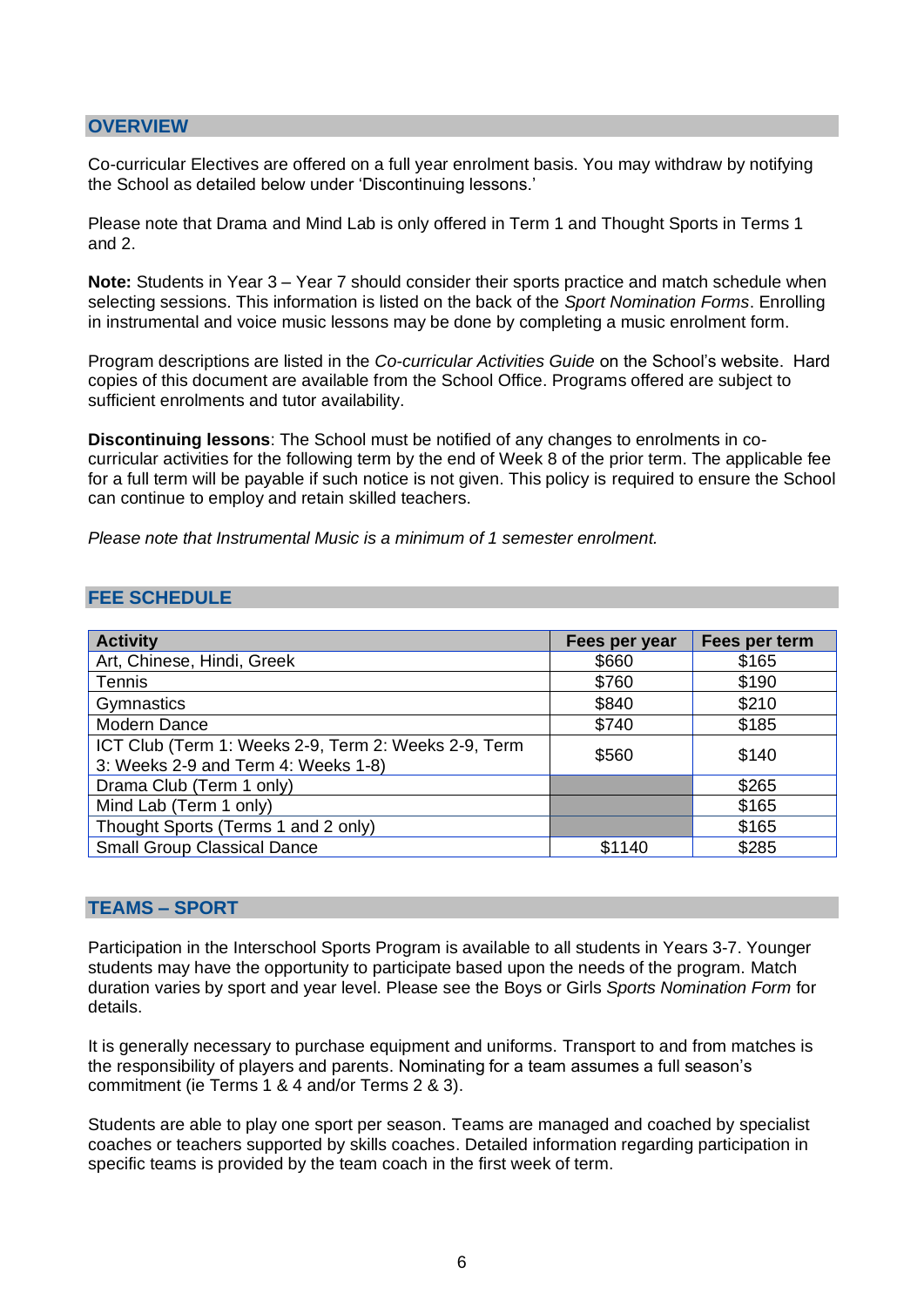Sports are offered as follows:

| <b>Summer Season (Terms 1 &amp; 4)</b> |             | Winter Season (Terms 2 & 3)  |                              |  |
|----------------------------------------|-------------|------------------------------|------------------------------|--|
| <b>Girls</b>                           | <b>Boys</b> | <b>Girls</b>                 | <b>Boys</b>                  |  |
| T-Ball                                 | Cricket     | Badminton (Intraschool)      | Badminton (Intraschool)      |  |
| Tennis                                 | T-Ball      | <b>Basketball</b>            | <b>Basketball</b>            |  |
| Volleyball                             | Tennis      | Netball                      | Football                     |  |
|                                        | Volleyball  | Nettaball (Y3/4/5)           | Hockey                       |  |
|                                        |             | Soccer                       | Soccer                       |  |
|                                        |             | Modified AFL Football (Y2/3) | Modified Soccer (Y3/4/5)     |  |
|                                        |             | Table Tennis (Intraschool)   | <b>Modified AFL Football</b> |  |
|                                        |             |                              | (Y2/3)                       |  |
|                                        |             |                              | Table Tennis (Intraschool)   |  |

*Sports are offered on the basis of sufficient nominations and the availability of appropriate competitions.*

| Year levels involved            | Year 3 - Year 7 (younger students may have the<br>opportunity to participate based upon the needs of the<br>program). |
|---------------------------------|-----------------------------------------------------------------------------------------------------------------------|
| Total time commitment           | 2 to 5 hours per week                                                                                                 |
| <b>Practices</b>                | 1 x 75 min, weekday afternoons                                                                                        |
| <b>Matches</b>                  | Tuesday, Wednesday, Thursday or Friday pm or                                                                          |
|                                 | Saturday am                                                                                                           |
| Equipment and uniform necessary | Yes                                                                                                                   |
| <b>Transport required</b>       | Yes                                                                                                                   |
| Fees                            | Nil                                                                                                                   |

# **TEAMS – CHESS**

Playing chess develops lateral thinking skills and extends concentration span. Research has shown that students who play chess achieve improved results in all school subjects. Membership of a chess team provides opportunities for students to improve their knowledge of chess rules and strategies.

The SA Junior Chess League runs an Interschool Tournament each year. There are 7 minor round matches, which are played fortnightly during Terms 2 and 3. A and B Grade matches are played on Fridays at various independent schools with start times ranging between 4pm and 7pm. Most C Grade matches are played on Thursdays at 4pm after school at St Andrew's with some taking place at other venues according the number of students who register to play. A detailed match schedule will be provided towards the end of Term 1. Transport to and from matches is the responsibility of the players and their families. Some players may have the opportunity to participate in finals at the end of Term 3.

There are two coaching sessions weekly throughout the chess season on days arranged according to the availability of the coach. These usually take place during lunchtimes at school. Players are expected to attend at least one practice a week. Coaching sessions are given by a professional Chess Coach and supervised by a Chess Coordinator.

| Year levels involved  | Year 3 – Year 7       |
|-----------------------|-----------------------|
| Matches               | Thursday or Friday pm |
| <b>School Uniform</b> | Required for matches  |
| Transport required    | Yes                   |
| Fees                  | Nil                   |

*Chess and Debating nomination forms will be distributed in Term 1.*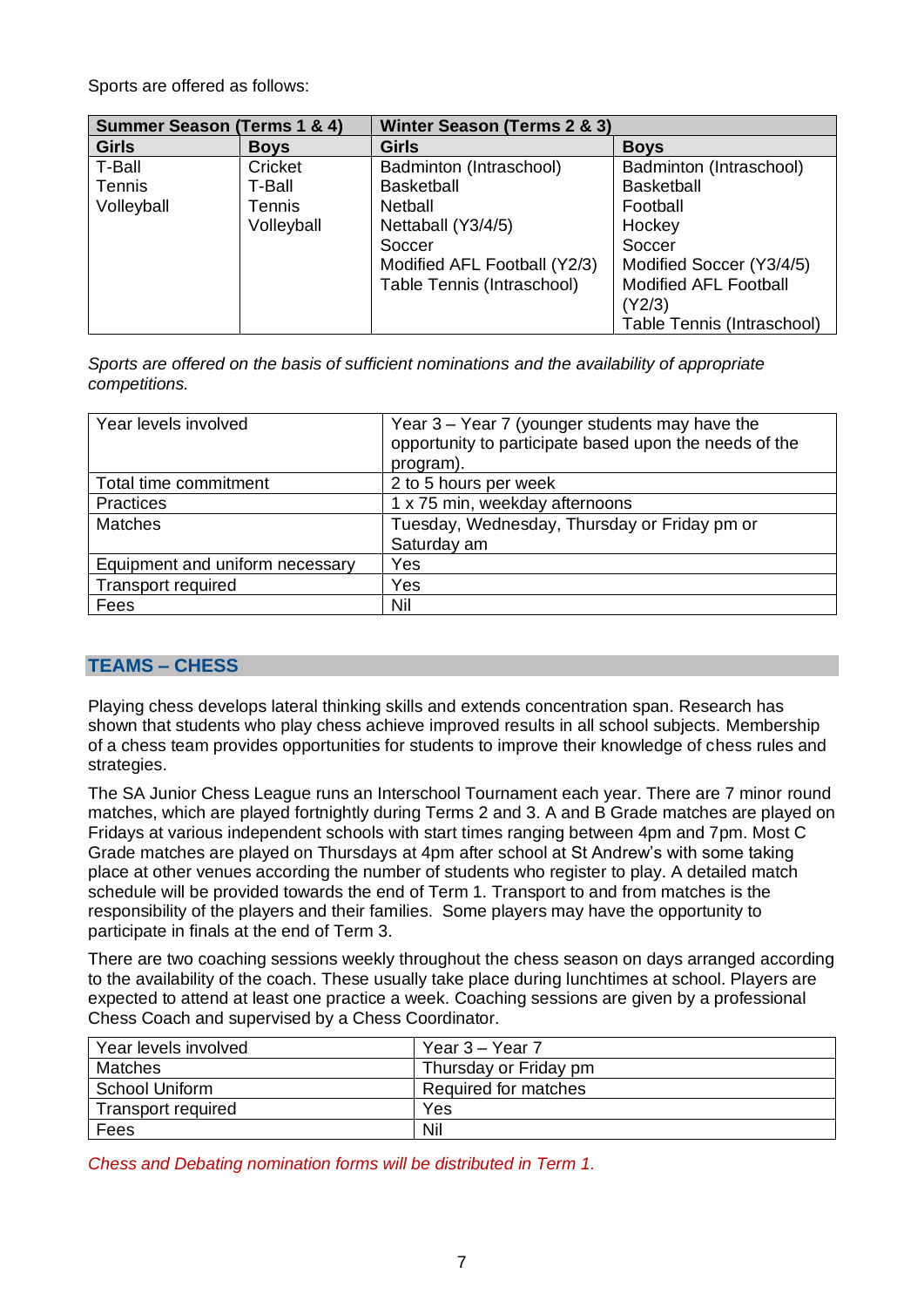#### **TEAMS – DEBATING**

The South Australian Debating Association (SADA) offers competition for teams from independent primary schools during Terms 2 and 3. Matches are held at various venues, starting at 4.15pm, 4.55pm or 5.35pm.

Debating competition provides opportunities for students to develop skills in formulating and presenting coherent arguments to support their allocated position on a topic. Debating also fosters analytical thinking skills and encourages the free exchange of ideas. The process of debating allows students to consider relevant issues from a philosophical, political, moral, economic or cultural point of view. The experience of participating in a debating team has the potential to develop confidence and leadership abilities.

Membership of a debating team will involve a weekly 1-hour practice session held on an afternoon. It is necessary for team members to spend some of their own time researching topics and meeting with their team members. A booklet will be distributed to members towards the end of Term 1 giving details and the debating schedule.

Debates are held on Monday, Tuesday, Wednesday or Thursday afternoons and commence at 4.15pm, 4.55pm or 5.35pm. There will be two debates held in Term 2 and two in Term 3. Y7 students may be involved in a final series held in Term 4. It is anticipated that debate coaching will be held on Mondays from 3.30pm to 4.45pm starting in Term 2.

The debates are held at various independent schools including St Andrew's. Transportation to debates is the responsibility of the parents. If you require any further information please contact the Debating Coordinator via the School Office.

| Year levels involved      | Year 6 – Year 7                                       |
|---------------------------|-------------------------------------------------------|
| Total time commitment     | 1-3 hours per week                                    |
| <b>Practices</b>          | 1 x 60 min coaching session                           |
| <b>Debates</b>            | Mondays, Tuesday, Wednesday or Thursday afternoons at |
|                           | 4.15, 4.55 or 5.35pm                                  |
| Equipment and uniform     | <b>No</b>                                             |
| necessary                 |                                                       |
| <b>Transport required</b> | Yes                                                   |
| Fees                      | Nil                                                   |

# **REPRESENTATIVE – SPORT**

Students who have turned or will turn 10 years of age in the relevant year may be eligible for selection in various representative sporting teams. The competitions available are usually offered via School Sport SA, the organisation responsible for sporting opportunities and competitions for all South Australian primary schools.

The sports offered are as follows:

| <b>Sport</b>         | <b>Age / Year Levels</b> | <b>Approximate Dates</b> | <b>Selection Criteria / Method</b> |
|----------------------|--------------------------|--------------------------|------------------------------------|
| Swimming             |                          | March                    | Submission of times                |
|                      | $10 - 13$ Years          | Term 1                   | School Cross Country Run or        |
| <b>Cross Country</b> |                          |                          | <b>School Trials</b>               |
| <b>Athletics</b>     |                          | Term 3                   | <b>School Sports Days</b>          |
| Softball             |                          | Term 1                   |                                    |
| Netball              |                          | Term <sub>2</sub>        |                                    |
| Hockey               |                          | Term <sub>2</sub>        |                                    |
| Cricket              |                          | Term 4                   |                                    |
| Tennis               | $Y6-7$                   | Term 4                   | Expression of Interest & District  |
| <b>Basketball</b>    |                          | Term 3                   | <b>Trials</b>                      |
| Football (Soccer)    |                          | Term <sub>2</sub>        |                                    |
| Golf                 |                          | Term 3                   |                                    |
| Football (AFL)       |                          | Term <sub>2</sub>        |                                    |

*The above schedule is subject to change by School Sport SA.*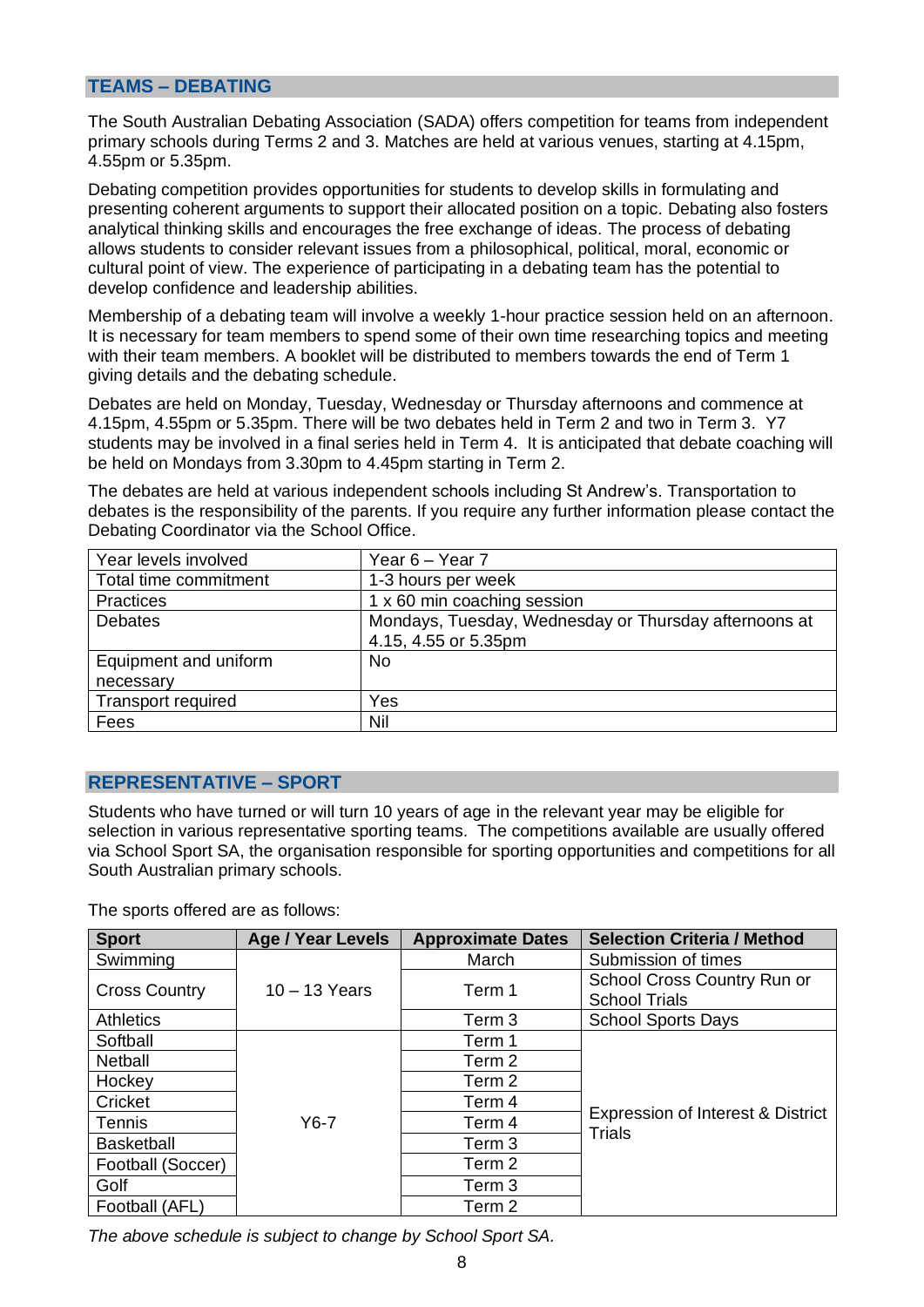Selection in the District Team involves competition in State or Metropolitan events. Strong performances at District level can lead to State Team selection. Fees may be levied by School Sport SA when selected in District or State Teams. Please contact the Director of PE & Sport for further information.

#### **MUSIC ENSEMBLES**

The Ensemble Program run by the Music Department includes a wide variety of large and small ensembles including String Orchestras, Concert Bands, Small Ensembles, Handbell Ringing and Choirs; with each area offering graded ensembles for students to progress through during their primary years.

For the majority of groups, membership is by letter of invitation which is issued once a student has progressed to the appropriate level on their instrument/voice. Some ensembles have entrance by audition (Senior Vocals), and in the case of Handbell Ringing and Senior Concert Choir, entrance is by expression of interest and is open to students in specific year levels.

Students are grouped by ability rather than age and students from Reception to Year 7 are invited. The Ensemble Program provides an excellent opportunity for students to develop their individual technique and ensemble performance skills through weekly rehearsals and performances.

Rehearsals are delivered by highly experienced conductors who focus on developing high levels of musicianship and musicality, and achieving excellence in performance. Membership of an ensemble will require an ongoing commitment to rehearsals and performances throughout the year.

There are many opportunities to perform during the year including Assembly (all ensembles), Church or local community performances (small ensembles), St Andrew's in Concert (selected senior ensembles), Bands Cabaret (all concert bands, woodwind, brass and percussion ensembles, guitar ensemble), An Evening with Strings (string orchestras) and Speech Night (selected senior ensembles).

#### **Choral Program**

- Senior Concert Choir (Open to all students in Y5-7)
- Senior Vocals (Entrance by audition for vocal students only)

# **Concert Band Program (All ensembles - entrance by invitation)**

- Junior Concert Band
- Intermediate Concert Band
- Senior Concert Band
- Stage Band
- Brass Ensemble
- Intermediate Clarinet Ensemble
- Senior Clarinet Ensemble
- Junior Flute Ensemble
- Senior Flute Ensemble
- Percussion Ensemble
- Intermediate Saxophone Ensemble
- Senior Saxophone Ensemble
- Guitar Band (Electric Guitar)

# **Handbell Ringing**

- Junior Handbell Ensemble (By expression of interest to all students from Y5-7)
- Senior Handbell Ensemble "The St Andrew's Ringers" (Entrance by invitation)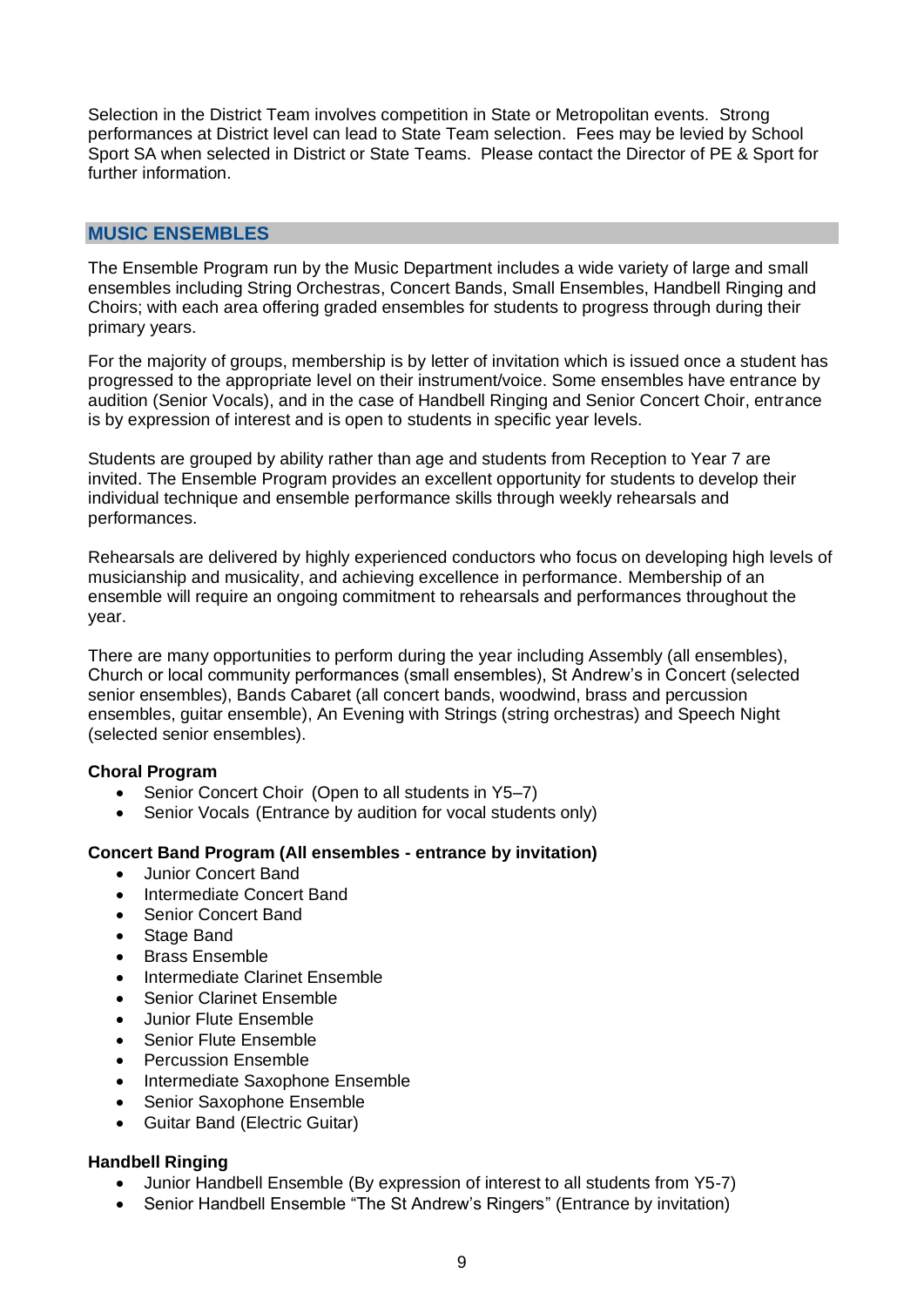### **String Program (All ensembles - entrance by invitation)**

- Beginner String Orchestra
- Junior String Orchestra
- Intermediate String Orchestra
- Senior String Orchestra
- Senior String Quartet
- The Bass Section/Cello Ensemble
- Guitar Ensemble (Acoustic Guitar)

Please contact Director of Music, Anna Coppens on (08) 8168 5568 or email [acoppens@standrews.sa.edu.au](mailto:acoppens@standrews.sa.edu.au) for further information in regard to the Ensemble Program.

## **REPRESENTATIVE – TOURNAMENT OF MINDS**

Tournament of Minds is a program which aims to:

- provide the experience of real, open-ended challenges
- develop creative problem solving approaches and techniques
- foster cooperative learning and team work
- promote knowledge and appreciation of self and others
- encourage experimentation and risk taking
- expand and reward creative and divergent thinking
- stimulate a spirit of inquiry and a love of learning
- develop enterprise
- celebrate excellence.

#### *Source: South Australian Tournament of Minds Instruction Manual 2007*

The program involves teams of seven students solving both long term and spontaneous challenges in front of a panel of judges. The long-term challenge can be chosen from the categories of Maths/Engineering, Language/Literature, Applied Technology or Social Sciences.

Students will be selected via an expression of interest and audition process at the end of Term 2. Families should note that high levels of commitment are required for participation in a team. The competition has a no substitution rule which is strictly enforced. The regional final is usually held in September.

Membership of the St Andrew's Thought Sports Club is excellent preparation for participation in Tournament of Minds. Thought Sports Club is an elective co-curricular activity available to students in Y5-7 and is explained in detail later in this guide.

| Year levels involved      | Year $5 -$ Year 7 (as selected)               |
|---------------------------|-----------------------------------------------|
| Total time commitment     | 2 to 3 hours per week                         |
| <b>Practices</b>          | As negotiated with team members & facilitator |
| Equipment and uniform     | <b>No</b>                                     |
| necessary                 |                                               |
| <b>Transport required</b> | Yes                                           |
| Fees                      | Nil                                           |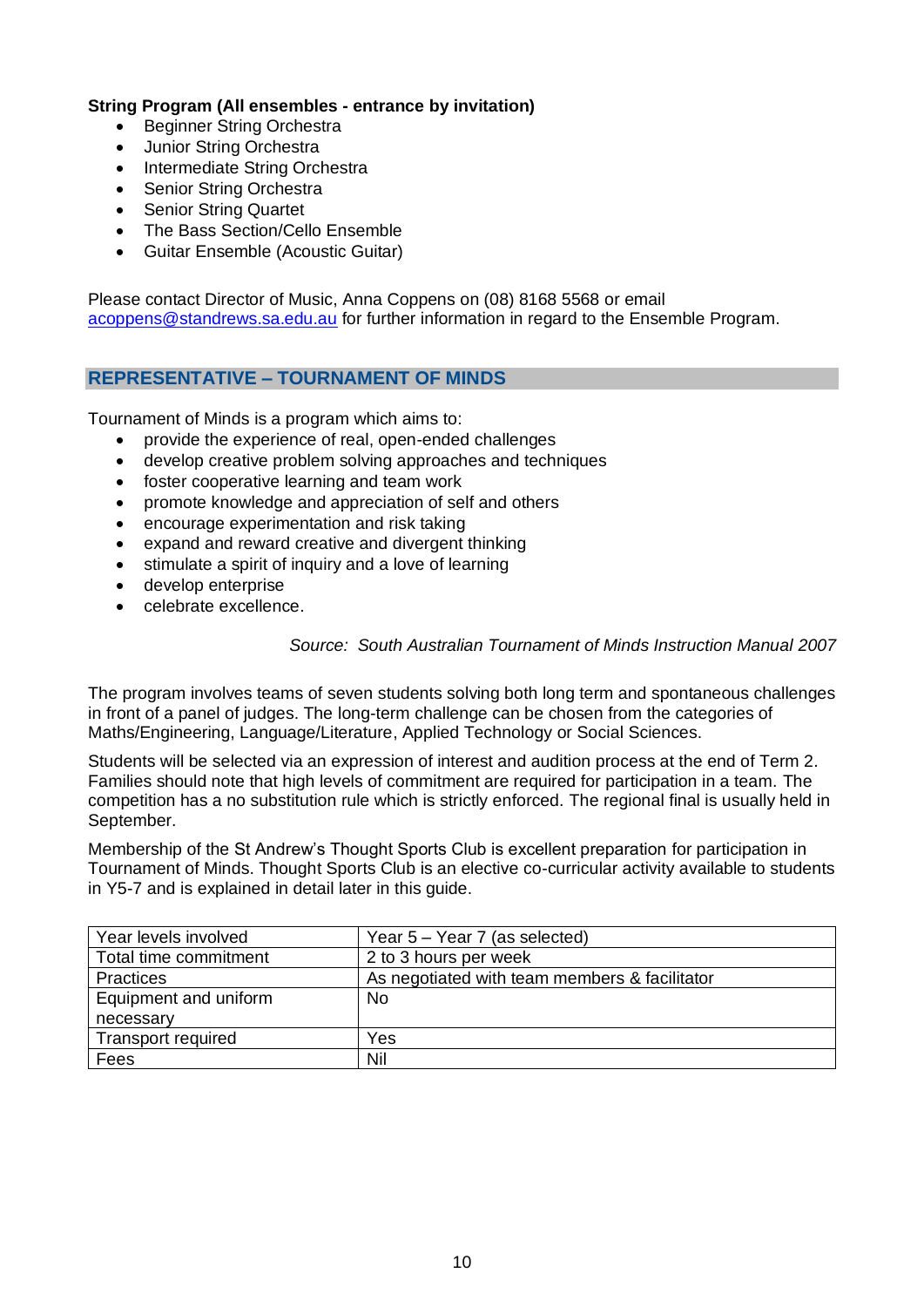# **ELECTIVE – ART LESSONS**

The aim of this program is for students to gain experience and to learn techniques in a wide range of activities exploring the visual arts. This program will extend the knowledge and skills already acquired via the core curriculum Art Program. Sessions are conducted by St Andrew's art teachers or experienced art tutors. Students in Reception - Y2 will be collected from their classrooms and taken to the Art Room. Students in Y3-7 can meet their tutor outside the Art Room.

| Year levels involved          | Reception to Year 7                               |  |  |  |
|-------------------------------|---------------------------------------------------|--|--|--|
| Total time commitment         | 60 minutes per week                               |  |  |  |
| <b>Session Times</b>          | 3.45 - 4.45pm Wednesday (Y3-7)                    |  |  |  |
|                               | 3.45 - 4.45pm Monday, Wednesday & Friday (R-Y2)   |  |  |  |
| Venue                         | Junior Primary Art Room or Upper Primary Art Room |  |  |  |
| Equipment & uniform necessary | <b>No</b>                                         |  |  |  |
| Fees                          | \$165 per term                                    |  |  |  |

#### **ELECTIVE – CHINESE CLUB**

The aim of this program is for students to have opportunities to learn and practise speaking and writing Chinese. Activities related to Chinese culture and modern Australian Chinese history will also be included in the program. The Chinese tutor will collect Y1-Y2 students from their classrooms and escort them to the designated classroom. Students in Y3-Y4 will wait outside the designated classroom until the tutor arrives.

| Year levels involved          | Year 1 – Year 4             |
|-------------------------------|-----------------------------|
| Total time commitment         | 60 minutes per week         |
| <b>Session Times</b>          | $3.45 - 4.45$ pm Monday     |
| Venue                         | <b>Designated Classroom</b> |
| Equipment & uniform necessary | Pens and pencils            |
| Fees                          | \$165 per term              |

#### **ELECTIVE – CLASSICAL DANCE\***

The aim of this program is to provide opportunities for students to develop dance techniques, knowledge of terminology, musical appreciation, flexibility and balance. Opportunities to perform at school events are part of the program.

| Year levels involved             | Reception to Year 7                                                                                                                                                                                            |
|----------------------------------|----------------------------------------------------------------------------------------------------------------------------------------------------------------------------------------------------------------|
| Total time commitment            | 50 minutes per week                                                                                                                                                                                            |
| <b>Session Times</b>             | Small group dance lessons are held during the school day on<br>Tuesdays and Thursdays (or a day to be advised) using a<br>rotating timetable to minimise the impact on other areas of<br>learning.             |
| Venue                            | Dance Studio                                                                                                                                                                                                   |
| Equipment & uniform<br>necessary | Girls will be required to wear a pink leotard and tights. Boys will<br>wear black bicycle shorts with a white T-shirt or school uniform.<br>Children are also required to wear pink ballet shoes with elastic. |
| Fees                             | Small group lessons \$285 per 8 lesson term.                                                                                                                                                                   |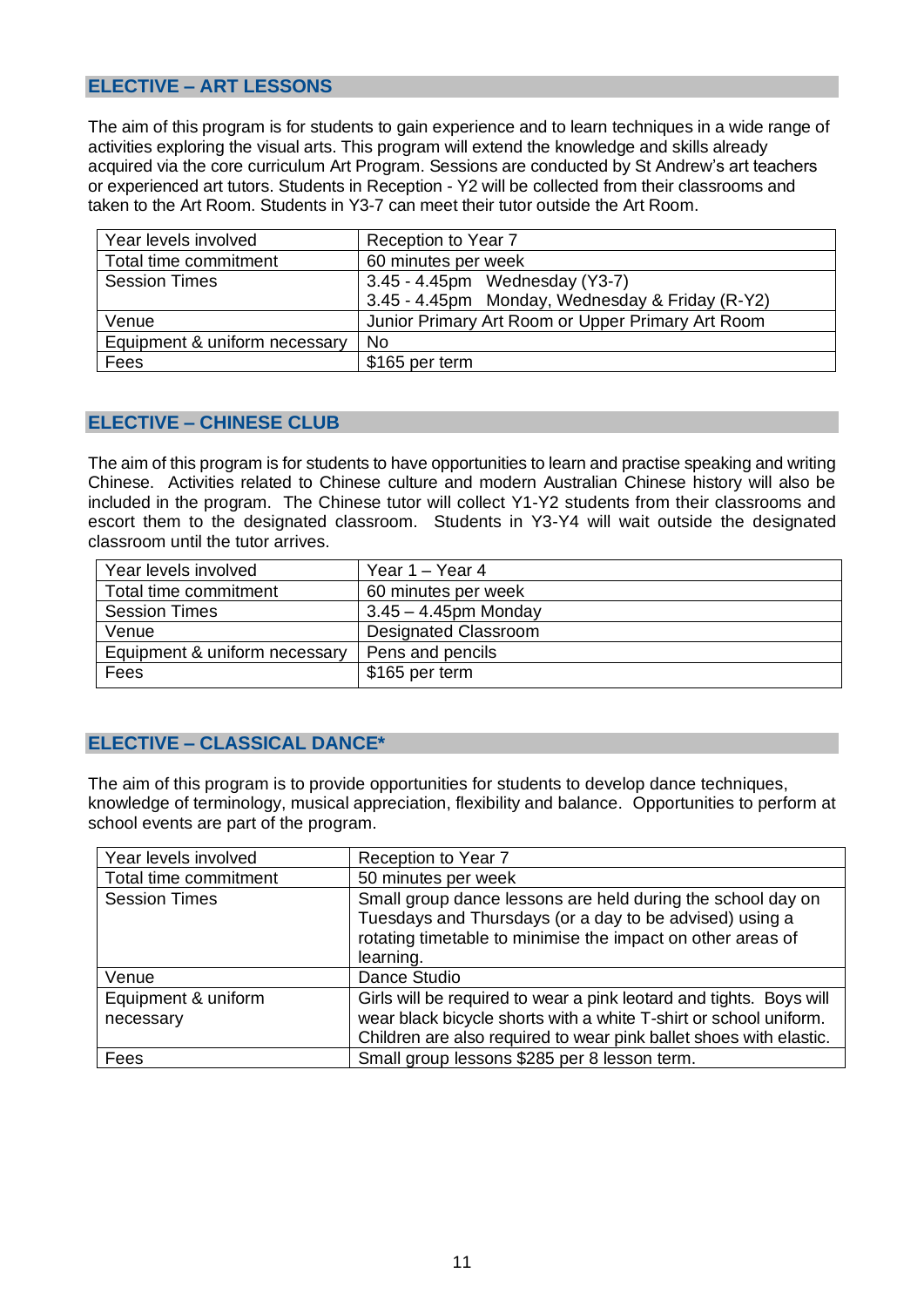# **ELECTIVE – MODERN DANCE\***

The aim of this program is to provide opportunities for students to develop skills and knowledge in a number of dance styles including funk, hip hop, latin, ballroom and jazz. Opportunities to perform at school events are part of the program. Students will meet the Modern Dance tutor at the Dance Studio and can be collected from this venue at 4:45pm.

| Year levels involved  | Year 3 – Year 7                  |
|-----------------------|----------------------------------|
| Total time commitment | 60 minutes per week              |
| <b>Session Times</b>  | $3.45 - 4.45$ pm Thursday (Y3-7) |
| Venue                 | Dance Studio                     |
| Equipment & uniform   | Some, for performances           |
| necessary             |                                  |
| Fees                  | \$185 per term                   |

#### **ELECTIVE – DRAMA CLUB**

The aim of the Drama Club is to give students opportunities to learn a wide range of skills related to performance production. On-stage skills will be supplemented with experiences in set design and construction, costuming and stage management. The culmination of the program is the Drama production which is performed for the School community.

Drama Club members will meet the Drama tutors at the rehearsal venue. Drama Club sessions will be conducted during Term 1 and possibly during the school holidays.

Students who have enrolled will be asked to audition so that they can be allocated parts and roles which suit their strengths.

| Year levels involved          | Year $5 -$ Year 7                          |
|-------------------------------|--------------------------------------------|
| Total time commitment         | 90 minutes per week (regular)              |
|                               | Additional rehearsals including one Sunday |
| <b>Session Times</b>          | $3.45 - 5.15$ pm Thursday (Term 1 only)    |
| Venue                         | <b>School Hall</b>                         |
| Equipment & uniform necessary | No                                         |
| Fees                          | \$265 per year                             |

#### **ELECTIVE – GYMNASTICS**

The aim of this program is to provide opportunities for students to learn gymnastics techniques for floor and apparatus. The Gymnastics program is ideal for students seeking to extend their knowledge and level of performance from the gymnastics skills units conducted within the core Physical Education program.

A Gymnastics coach will collect students in Reception to Y2 from their classrooms for after school gym and escort them to the Gymnasium. Students in Y3–7 will meet the coach at the side door of the Gymnasium.

| Year levels involved          | Reception - Year 7                                            |
|-------------------------------|---------------------------------------------------------------|
| Total time commitment         | 60 minutes per week                                           |
| <b>Session Times</b>          | $3.45 - 4.45$ pm Tuesday (Y4-7), Thursday (R-Y1), Friday (Y2- |
|                               | 3)                                                            |
| Venue                         | Gymnasium                                                     |
| Equipment & uniform necessary | Sports uniform or equivalent                                  |
| Fees                          | \$210 per term                                                |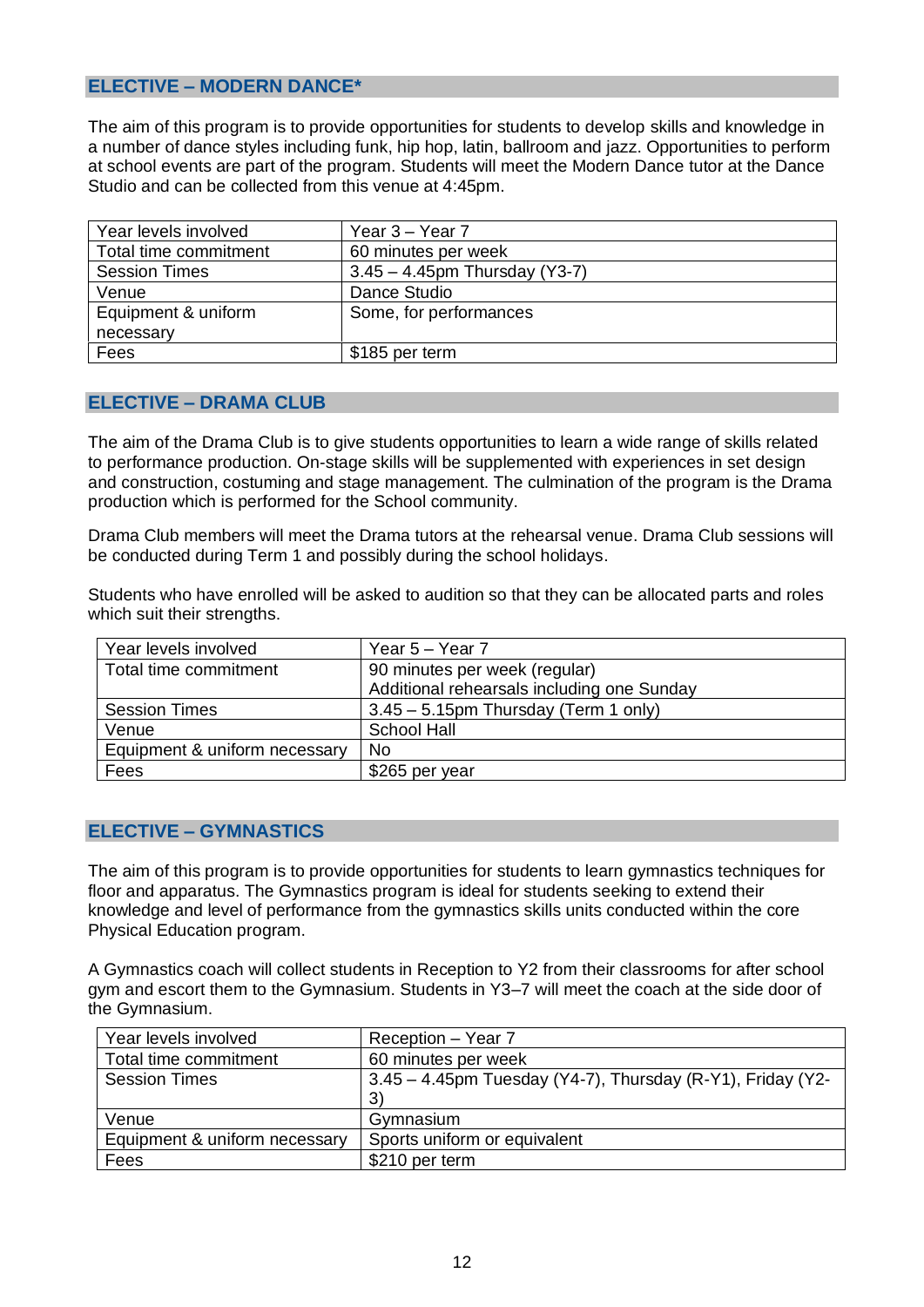# **ELECTIVE – ICT CLUB**

The aim of this program is to provide opportunities for students to extend and enrich their skills and knowledge related to information and communications technology. The program will include exposure to a wide range of interactive technologies, robotics and computer animations. Students will wait outside the Library until the tutor arrives.

| Year levels involved          | Year $3 -$ Year $7$                                      |
|-------------------------------|----------------------------------------------------------|
| Total time commitment         | 60 minutes per week                                      |
| <b>Session Times</b>          | 3.45 - 4.45pm Monday and Wednesday                       |
| Venue                         | Library, Upper Primary Campus                            |
| Equipment & uniform necessary | Pens and pencils                                         |
| Fees                          | \$140 per term (Term 1 Weeks 2-9, Term 2 Weeks 2-9, Term |
|                               | 3 Weeks 2-9, Term 4 Weeks 1-8)                           |

#### **ELECTIVE – GREEK CLUB**

The aim of this program is for students to have opportunities to learn and practise speaking and writing Greek. Activities related to Greek culture and modern Australian Greek history will also be included in the programme. The Greek tutor will collect students in Reception to Y4 from their classrooms and escort them to the designated classroom on the Junior Primary campus.

| Year levels involved          | Reception to Year 4         |
|-------------------------------|-----------------------------|
| Total time commitment         | 60 minutes per week         |
| <b>Session Times</b>          | $3.45 - 4.45$ pm Tuesday    |
| Venue                         | <b>Designated Classroom</b> |
| Equipment & uniform necessary | Pens and pencils            |
| Fees                          | \$165 per term              |

# **ELECTIVE – HINDI CLUB**

The aim of this program is for students to have opportunities to learn and practise speaking and writing Hindi. Activities related to Indian culture will also be included in the programme.

The Hindi tutor will collect students in Y1-Y2 from their classrooms and escort them to the Designated Classroom on the Upper Primary campus. Students in Y3–Y7 will wait outside the classroom until the tutor arrives.

| Year levels involved          | Year 1 to Year 7            |
|-------------------------------|-----------------------------|
| Total time commitment         | 60 minutes per week         |
| <b>Session Times</b>          | $3.45 - 4.45$ pm Wednesday  |
| Venue                         | <b>Designated Classroom</b> |
| Equipment & uniform necessary | Pens and pencils            |
| Fees                          | \$165 per term              |

# **ELECTIVE – INSTRUMENTAL MUSIC**

Instrumental music lessons provide an opportunity for students to learn an instrument of their choice, including voice, through working with a specialist music tutor on a one to one or small group basis. A comprehensive list of instruments available, recommended starting age and fee schedule is included on the *Online Music Enrolment Form*.

Reception students are accepted into the music program based on an assessment of their readiness by the Director of Music.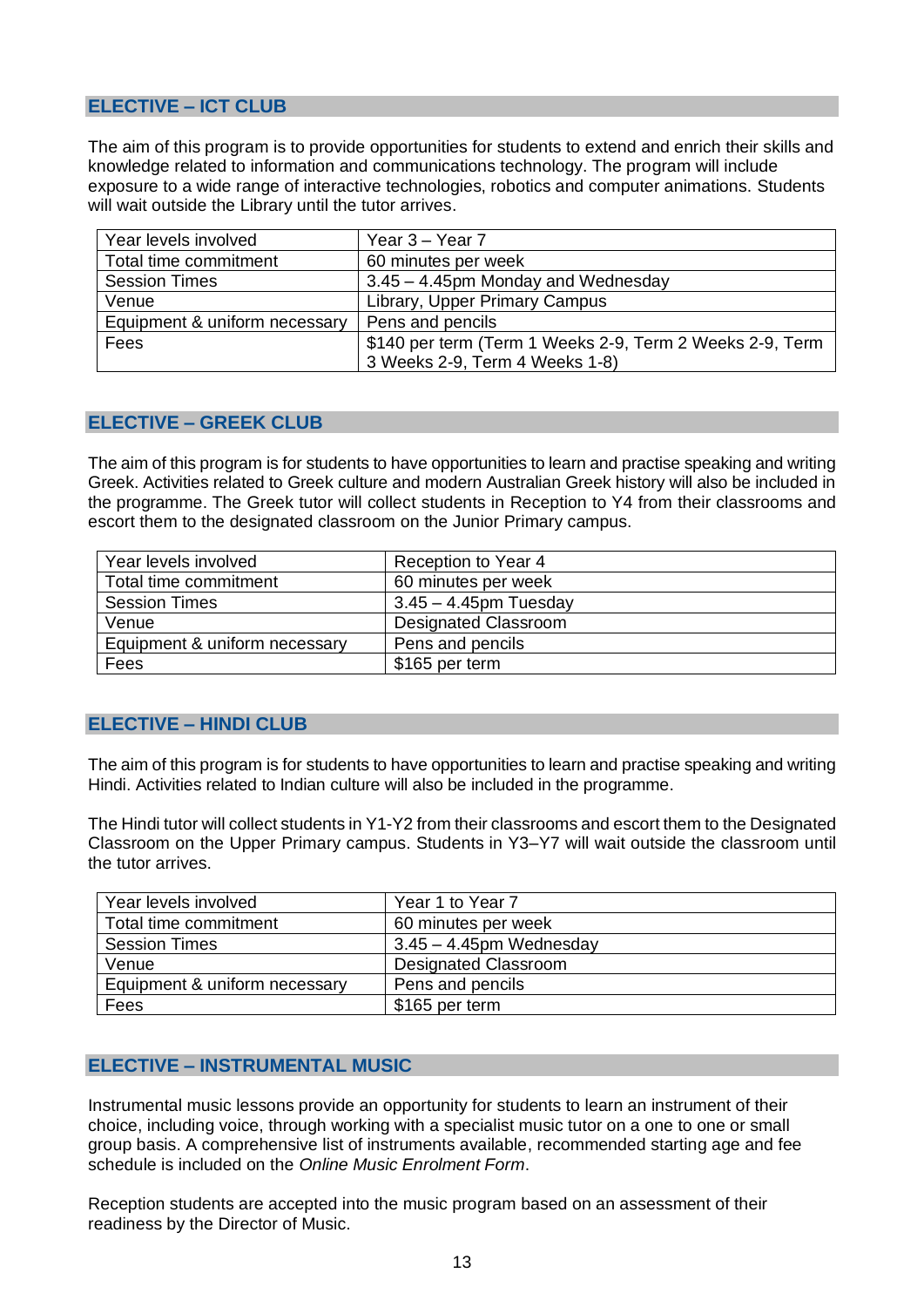Lessons are scheduled during the school day on a rotating timetable to minimise the impact on core learning. The music tutor will escort students in Reception to Y3 to and from lessons.

Students in Y4 and above who have been learning an instrument for 12 months are encouraged to enrol in group music theory lessons which are held at lunchtime or after school.

Please contact the Director of Music, via the School Office for further information.

| Year levels involved          | Reception - Year 7                                    |
|-------------------------------|-------------------------------------------------------|
| Total time commitment         | 30 - 60 minutes per week + practice time as           |
|                               | recommended                                           |
| <b>Session Times</b>          | As scheduled, Monday to Friday                        |
| Venue                         | Various instrumental tuition rooms                    |
| Equipment & uniform necessary | Instrument (may be hired)                             |
| Fees                          | As shown on Online Music Enrolment Form               |
|                               | Please note this is a minimum of 1 semester enrolment |

## **ELECTIVE – MIND LAB CLUB**

Mind Lab is a game-based thinking skills program where students are taken through a series of board games to act as a tool for learning thinking abilities, social skill and metacognition. The thinking skills and strategies that flow out of the games are explored in a wider context seeking transference to other areas of learning and life skills.

Students will meet their teacher at the designated classroom and wait outside until the tutor arrives. *This activity is only available in Term 1.*

| Year levels involved          | Year 5 to Year 7            |
|-------------------------------|-----------------------------|
| Total time commitment         | 60 minutes per week         |
| <b>Session Times</b>          | $3.45 - 4.45$ pm Thursday   |
| Venue                         | <b>Designated Classroom</b> |
| Equipment & uniform necessary | Pens and pencils            |
| Fees                          | \$165 per term              |

# **ELECTIVE – TENNIS COACHING**

The aim of this program is for students to develop tennis techniques, skills and knowledge. Sessions include a balance of technique development, rules, game strategies and match play. This program is ideal preparation for those students intending to participate in tennis teams from Y4 and those older students wishing to supplement their team practice.

Lessons are held on the JP courts and will be scheduled considering the age, ability level and availability of students. Tennis racquets can be supplied for beginner students.

| Year levels involved          | Year 1- Year 7                              |
|-------------------------------|---------------------------------------------|
| Total time commitment         | 30 minutes per week                         |
| <b>Session Times</b>          | Monday - Friday (8am or lunchtime)          |
| Venue                         | JP Courts or School Hall (wet weather)      |
| Equipment & uniform necessary | Suitable footwear for sport, tennis racquet |
| Fees                          | \$190 per term                              |